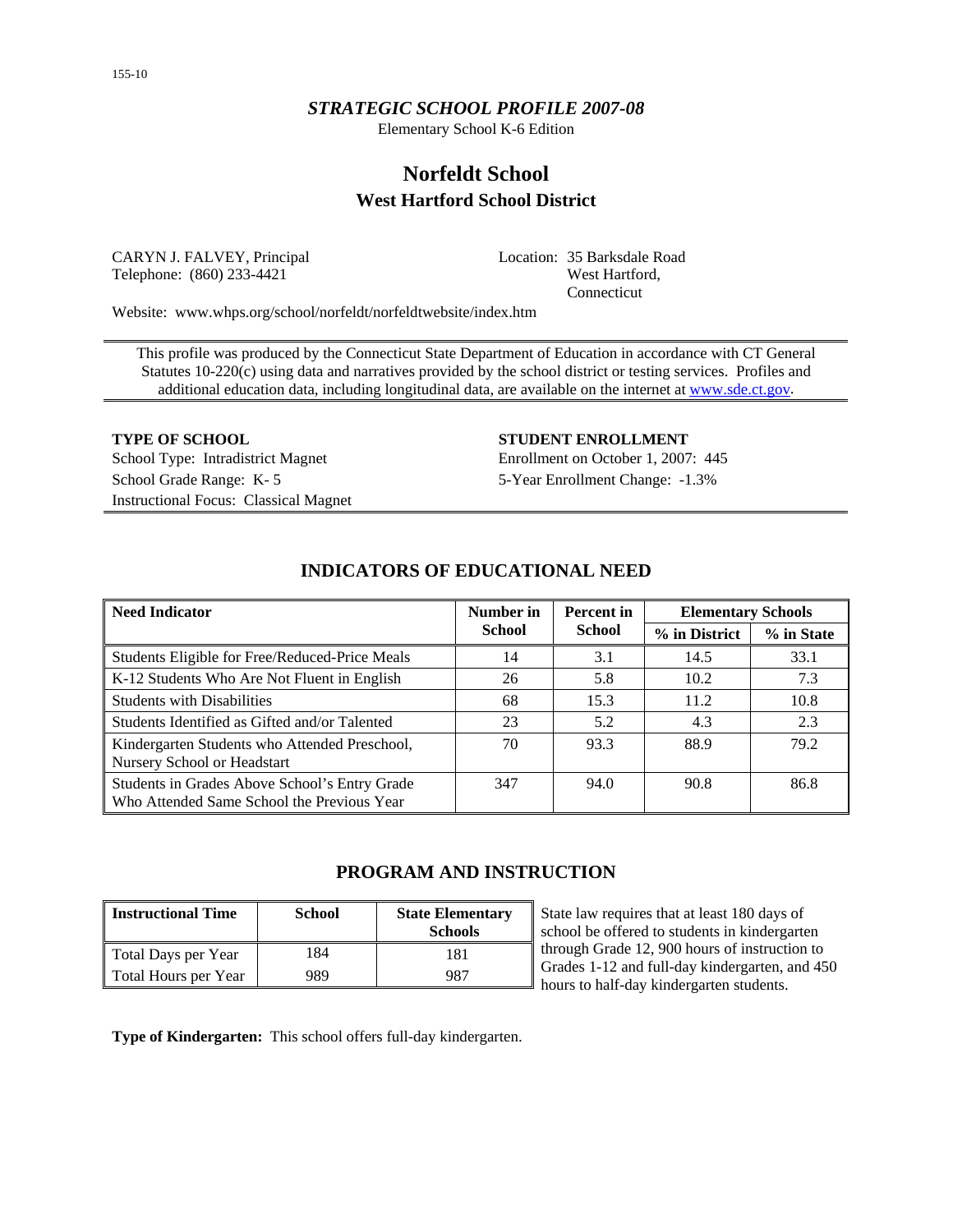| <b>Average Class Size</b> | <b>School</b> | <b>District</b> | <b>State</b> |
|---------------------------|---------------|-----------------|--------------|
| Kindergarten              | 18.8          | 19.7            | 18.1         |
| Grade 2                   | 18.3          | 20.7            | 19.3         |
| Grade 5                   | 24.0          | 22.7            | 20.9         |

| <b>Estimated Hours of Instruction Per Year in Selected Subject Areas</b> |     |     |  |  |  |  |
|--------------------------------------------------------------------------|-----|-----|--|--|--|--|
| <b>Grade 5</b><br><b>School</b><br><b>State</b>                          |     |     |  |  |  |  |
| Art                                                                      | 36  | 31  |  |  |  |  |
| <b>Computer Education</b>                                                | 0   | 17  |  |  |  |  |
| English Language Arts*                                                   | 425 | 425 |  |  |  |  |
| Family and Consumer Science                                              | 0   |     |  |  |  |  |
| Health                                                                   | 32  | 23  |  |  |  |  |
| Library Media Skills*                                                    | 18  | 18  |  |  |  |  |
| Mathematics                                                              | 201 | 199 |  |  |  |  |
| Music                                                                    | 36  | 33  |  |  |  |  |
| Physical Education                                                       | 54  | 40  |  |  |  |  |
| Science*                                                                 | 76  | 97  |  |  |  |  |
| Social Studies*                                                          | 75  | 92  |  |  |  |  |
| <b>Technology Education</b>                                              | 0   | 1   |  |  |  |  |
| World Languages*                                                         | 36  | 10  |  |  |  |  |

#### **World Language**

Formal instruction (at least 1 hour per week) in French starts in Grade 1 in this school. Instruction in another language starts in a later grade. Statewide, 6.2% of elementary and middle schools that serve Grade 1 start world language instruction by this grade.

### **Lunch**

An average of 30 minutes is provided for lunch during full school days.

\*Interdisciplinary Approach

| <b>Special Programs</b>                                                                                                 | <b>School</b> | <b>Elementary Schools</b> |              |
|-------------------------------------------------------------------------------------------------------------------------|---------------|---------------------------|--------------|
|                                                                                                                         |               | <b>District</b>           | <b>State</b> |
| % of K-12 Students in Bilingual Education Program or Receiving<br>English as a Second Language Services                 | 5.6           | 10.1                      | 7.1          |
| % of Identified Gifted and/or Talented Students Who Received<br><b>Services</b>                                         | 100.0         | 100.0                     | 78.6         |
| % of Special Education Students Attending This School Who Spent<br>Over 79% of Their Time with Their Non-Disabled Peers | 66.7          | 75.0                      | 79.1         |

## **LIBRARY AND COMPUTERS**

Free on-line access to periodicals, newspapers, and other resources is available to all Connecticut schools through the Connecticut Digital Library at

| <b>Instructional Computers and Library</b>        | <b>School</b> | <b>Elementary Schools</b> |              |  |
|---------------------------------------------------|---------------|---------------------------|--------------|--|
| <b>Materials</b>                                  |               | <b>District</b>           | <b>State</b> |  |
| # of Students Per Computer                        | 4.7           | 3.5                       | 3.4          |  |
| % of Computers with Internet Access               | 100.0         | 100.0                     | 98.3         |  |
| % of Computers that are High or Moderate<br>Power | 100.0         | 99.2                      | 91.7         |  |
| # of Print Volumes Per Student*                   | 34.6          | 33.6                      | 27.7         |  |
| # of Print Periodical Subscriptions               | 20            | 22                        | 16           |  |

www.iconn.org. \*Because a certain number of volumes are needed for a library of adequate breadth and depth, a small school may need a higher number of volumes per student.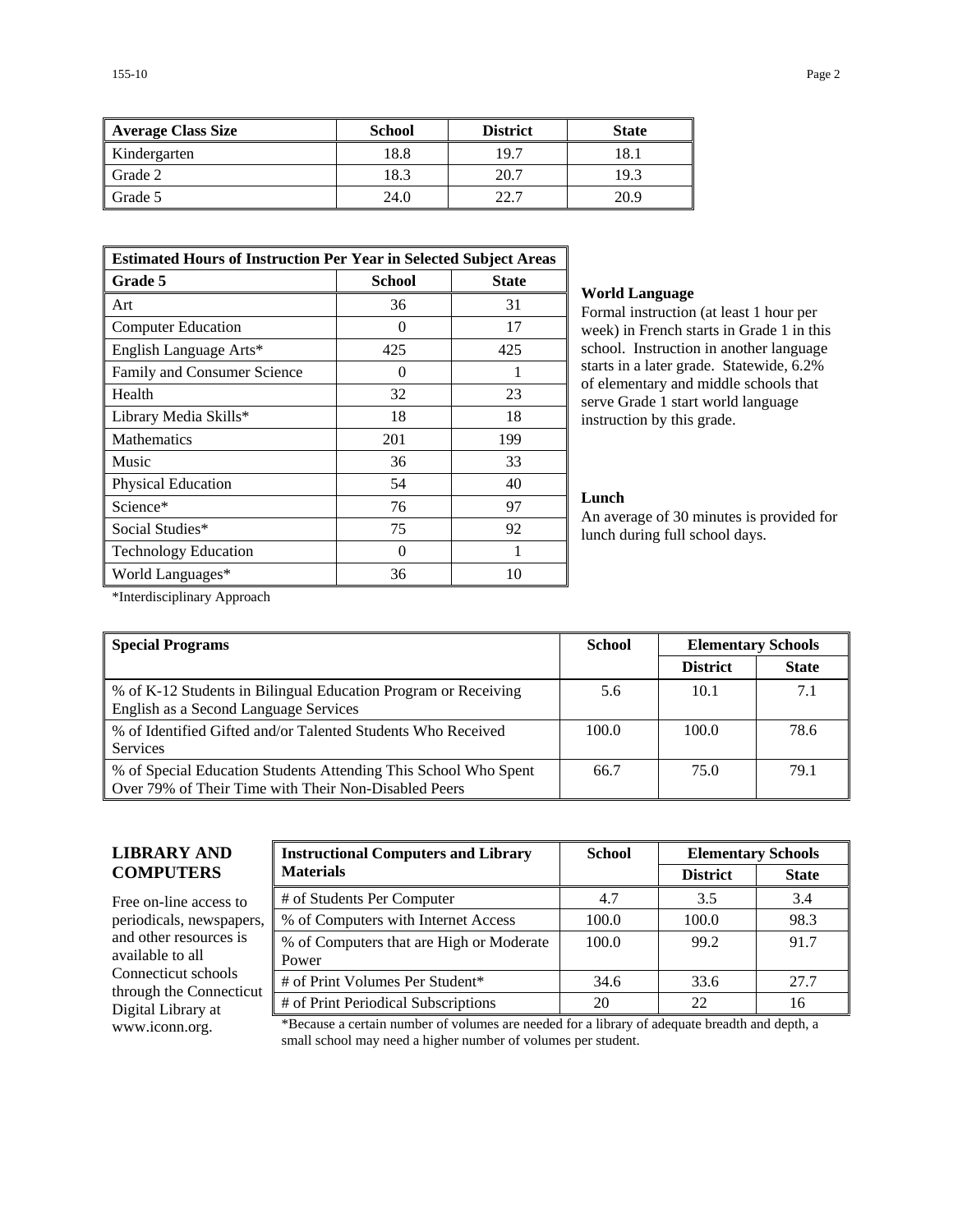## **SCHOOL STAFF**

| <b>Full-Time Equivalent Count of School Staff</b>                               |       |
|---------------------------------------------------------------------------------|-------|
| General Education: Teachers and Instructors                                     | 31.00 |
| Paraprofessional Instructional Assistants                                       | 3.00  |
| Special Education: Teachers and Instructors                                     | 5.00  |
| Paraprofessional Instructional Assistants                                       | 20.00 |
| Library/Media Specialists and Assistants                                        | 1.00  |
| Administrators, Coordinators, and Department Chairs                             | 1.00  |
| Instructional Specialists Who Support Teachers (e.g., subject area specialists) | 1.00  |
| Counselors, Social Workers, and School Psychologists                            | 1.40  |
| <b>School Nurses</b>                                                            | 1.40  |
| Other Staff Providing Non-Instructional Services and Support                    | 11.50 |

the full-time uivalent count, staff members working rt-time in the hool are counted as raction of full-time. r example, a cher who works lf-time in a school ntributes  $0.50$  to the hool's staff count.

| <b>Teachers and Instructors</b>                      | <b>School</b> |                 | <b>Elementary Schools</b> |
|------------------------------------------------------|---------------|-----------------|---------------------------|
|                                                      |               | <b>District</b> | <b>State</b>              |
| Average Number of Years of Experience in Education   | 11.1          | 11.4            | 13.2                      |
| % with Master's Degree or Above                      | 63.4          | 78.1            | 77.9                      |
| Attendance, 2006-07: Average # of Days Absent Due to | 5.9           | 6.3             | 8.7                       |
| Illness or Personal Time                             |               |                 |                           |
| % Assigned to Same School the Previous Year          | 63.4          | 68.2            | 72.5                      |

#### **HOME AND SCHOOL COMMUNICATION AND SUPPORT**

**Teacher E-Mail Addresses:** All teachers at this school have been issued e-mail addresses.

The following narrative about how this school promotes and supports parental involvement was submitted by this school.

Throughout the year, Norfeldt School provides a variety of opportunities for parents to participate in curriculumbased activities. For example, in 2007 – 2008 kindergarten children and parents attended Walk With the Masters, an exhibition of students' interpretations of works of artists they had studied. First grade parents attended their children's Harambee Festival, a culmination of the students' study of Kenya. Grade 2 children and their parents worked side by side at different centers during our Family Math Night. Parents of third graders participated with their children in Caribbean Night. Grade 4 students and parents spent time reading together at the Four on the Floor Event. Grade 5 students presented Norfeldt's annual Unified Theater production to children, parents, and other community members. Other opportunities for community involvement at the school included Grandparents/Special Persons Day; Voice &Vision— An Exhibition of Student Art and QuEST Type III Projects, a Veteran's Day Ceremony where relatives and friends of students who have served in the armed forces were recognized, and a Fall Family Picnic. The culminating event of the year was Norfeldt's Fiftieth Birthday Party, which included former students and staff, and current Norfeldt families.

In order to help parents better understand the curriculum content and expectations, Norfeldt's Early Intervention teacher and the first grade team provided a literacy workshop in the fall for parents of children receiving reading support services.

Norfeldt is proud of the support it receives from parents. Parents provide the school with support as volunteers in the classrooms and library, and with support for extra-curricular activities. One hundred percent of our children had at least one parent who attended parent/teacher conferences during the year. Parents and teachers are encouraged to communicate with each other regularly by email and by phone between the regularly schedule conference times.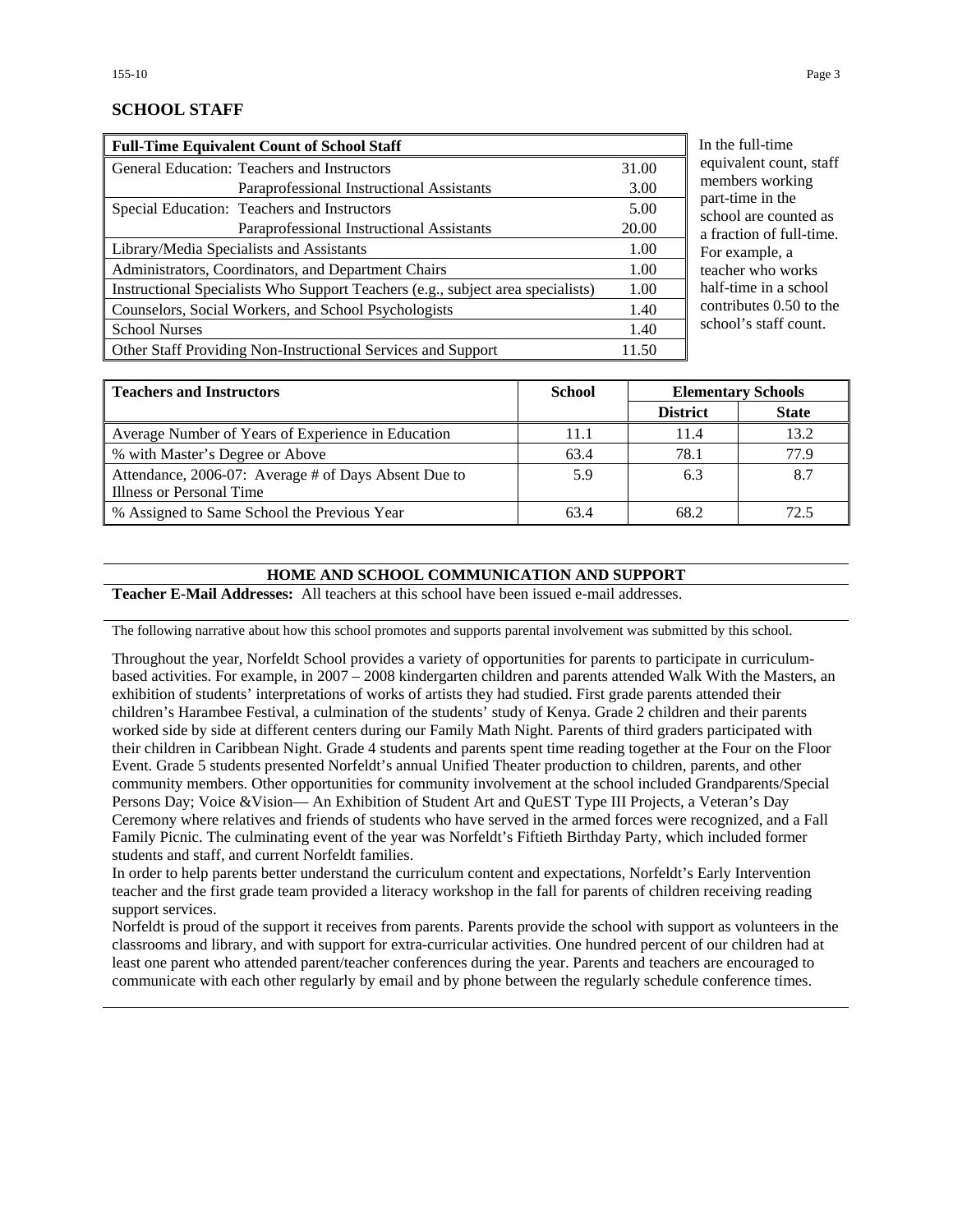| <b>Student Race/Ethnicity</b>              |     |      |  |  |  |  |
|--------------------------------------------|-----|------|--|--|--|--|
| <b>Race/Ethnicity</b><br>Number<br>Percent |     |      |  |  |  |  |
| American Indian                            |     | 0.0  |  |  |  |  |
| Asian American                             | 43  | 9.7  |  |  |  |  |
| <b>Black</b>                               | 32  | 7.2  |  |  |  |  |
| Hispanic                                   | 23  | 5.2  |  |  |  |  |
| White                                      | 347 | 78.0 |  |  |  |  |
| <b>Total Minority</b>                      | 98  | 22.0 |  |  |  |  |

## **SCHOOL DIVERSITY**

#### **Percent of Minority Professional Staff:** 4.2%

**Open Choice:** 1 students attended this school as part of the Open Choice program. Open Choice brings students from urban areas to attend school in suburban or rural towns, and students from non-urban areas to attend city schools.

**Non-English Home Language**: 13.0% of this school's students (excluding prekindergarten students) come from homes where English is not the primary language. The number of non-English home languages is 13.

#### **EFFORTS TO REDUCE RACIAL, ETHNIC, AND ECONOMIC ISOLATION**

Below is the description submitted by this school of how it provides educational opportunities for its students to interact with students and teachers from diverse racial, ethnic, and economic backgrounds.

Norfeldt School, an intra-district magnet school through July 2007, continues to maintain its "Classical Education" theme. Students begin the study of World Language (French) and culture in kindergarten, and are engaged in a variety of learning experiences that broaden their understanding of cultural differences.

In addition to neighborhood children, children from throughout the district attend Norfeldt as either former magnet students or as participants in Norfeldt's learning center program for children with special needs. Attendance by students from throughout the district enriches the cultural and ethnic diversity of the school and enhances opportunities for students to broaden their understanding and appreciation for others.

Norfeldt students engage in several outreach programs throughout the broader community and beyond. This past year as in years past, students organized food drives for a local food bank as well as a winter hat and glove drive. Student Council members participated in a program, along with the members of the school choir, to bring music and companionship to the elderly living at the Jewish Community Center's Hebrew Home for the Aged. The social studies program incorporates a variety of opportunities to explore the cultures of Mexico, Kenya, Japan, and the West Indies.

## **STUDENT PERFORMANCE AND BEHAVIOR**

| <b>Physical Fitness: % Reaching</b><br><b>Health Standard on All Four Tests*</b> | School | <b>District</b> | <b>State</b> | % of Schools in State with Equal or<br><b>Lower Percent Reaching Standard</b> |
|----------------------------------------------------------------------------------|--------|-----------------|--------------|-------------------------------------------------------------------------------|
| Grade 4                                                                          | 31.3   | 40.9            | 33.8         | 45.9                                                                          |
| Grade 6                                                                          | N/A    | N/A             | N/A          | N/A                                                                           |

\*Includes tests for flexibility, abdominal strength and endurance, upper-body strength and aerobic endurance.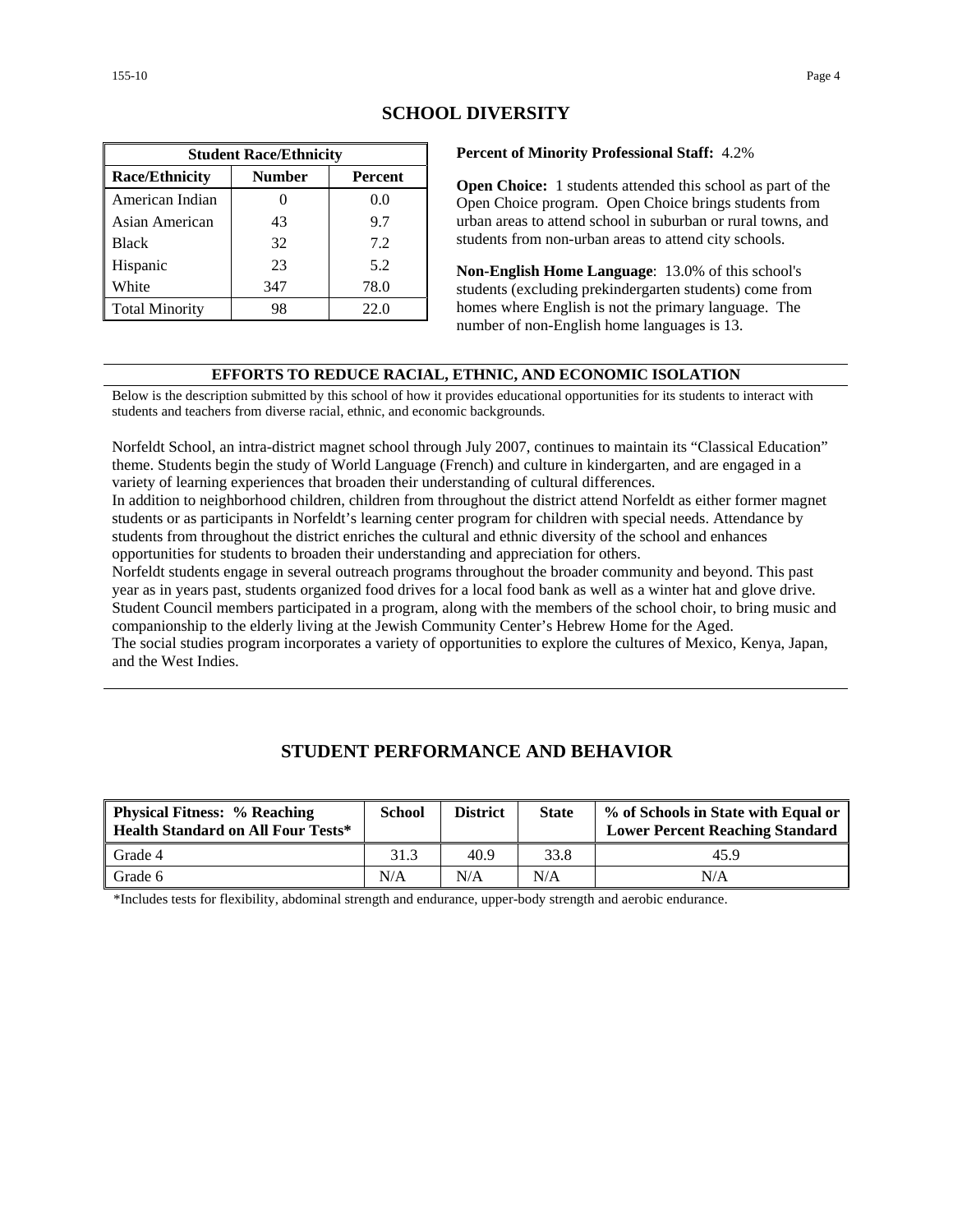| <b>Grade and CMT</b><br><b>Subject Area</b> | <b>School</b> | <b>District</b> | <b>State</b> | % of Schools in State<br>with Equal or Lower<br><b>Percent Meeting Goal</b> | These results reflect<br>the performance of |
|---------------------------------------------|---------------|-----------------|--------------|-----------------------------------------------------------------------------|---------------------------------------------|
| Grade 3 Reading                             | 65.9          | 65.1            | 52.0         | 72.0                                                                        | students with                               |
| Writing                                     | 68.7          | 76.0            | 63.4         | 57.5                                                                        | scoreable tests who<br>were enrolled in the |
| <b>Mathematics</b>                          | 69.4          | 71.9            | 60.0         | 62.9                                                                        | district at the time of                     |
| Grade 4 Reading                             | 88.9          | 70.7            | 55.9         | 99.1                                                                        | testing, regardless of                      |
| Writing                                     | 91.4          | 71.0            | 62.9         | 98.1                                                                        | the length of time                          |
| <b>Mathematics</b>                          | 91.4          | 71.7            | 60.3         | 99.1                                                                        | they were enrolled<br>in the district.      |
| Grade 5 Reading                             | 80.9          | 71.6            | 62.2         | 83.2                                                                        | Results for fewer                           |
| Writing                                     | 89.7          | 75.2            | 64.5         | 93.8                                                                        | than 20 students are                        |
| <b>Mathematics</b>                          | 91.2          | 78.6            | 65.9         | 94.0                                                                        | not presented.                              |
| Science                                     | 72.1          | 62.5            | 54.9         | 77.0                                                                        |                                             |
| Grade 6 Reading                             | N/A           | N/A             | N/A          | N/A                                                                         |                                             |
| Writing                                     | N/A           | N/A             | N/A          | N/A                                                                         |                                             |
| <b>Mathematics</b>                          | N/A           | N/A             | N/A          | N/A                                                                         |                                             |

**Connecticut Mastery Test, Fourth Generation, % Meeting State Goal.** The Goal level is more demanding than the Proficient level, but not as high as the Advanced level, reported in the No Child Left Behind Report Cards.

For more detailed CMT results, go to [www.ctreports.](http://www.ctreports/)

To see the NCLB Report Card for this school, go to [www.sde.ct.gov](http://www.sde.ct.gov/) and click on "No Child Left Behind."

| <b>Student Attendance</b> | School | <b>District Elementary Sch.</b> | <b>State Elementary Sch.</b> |
|---------------------------|--------|---------------------------------|------------------------------|
| % Present on October 1    | 98.2   |                                 | 96.4                         |

#### **Disciplinary Offenses**

Disciplinary offenses committed by students include all serious offenses, offenses involving drugs, alcohol, or tobacco, and all incidents resulting in suspension or expulsion. In the 2006-07 school year, 6 students were responsible for these incidents. These students represent 1.3% of the estimated number of students who attended this school at some point during the 2006-07 school year. For more information and data on disciplinary offenses, go to [www.sde.ct.gov](http://www.sde.ct.gov/), click on "CEDaR" and then on "Student Data."

| <b>Number of Incidents by Disciplinary Offense Category, 2006-07</b> |                             |                       |
|----------------------------------------------------------------------|-----------------------------|-----------------------|
| <b>Offense Category</b>                                              | <b>Location of Incident</b> |                       |
|                                                                      | <b>School</b>               | <b>Other Location</b> |
| Violent Crimes Against Persons                                       | 0                           |                       |
| <b>Sexually Related Behavior</b>                                     |                             |                       |
| Personally Threatening Behavior                                      |                             |                       |
| Theft                                                                | $\left($                    |                       |
| Physical/Verbal Confrontation                                        |                             |                       |
| Fighting/Battery                                                     | 4                           |                       |
| <b>Property Damage</b>                                               | $\mathbf{r}$                | 0                     |
| Weapons                                                              |                             |                       |
| Drugs/Alcohol/Tobacco                                                | 0                           |                       |
| <b>School Policy Violations</b>                                      |                             |                       |
| Total                                                                | 7                           |                       |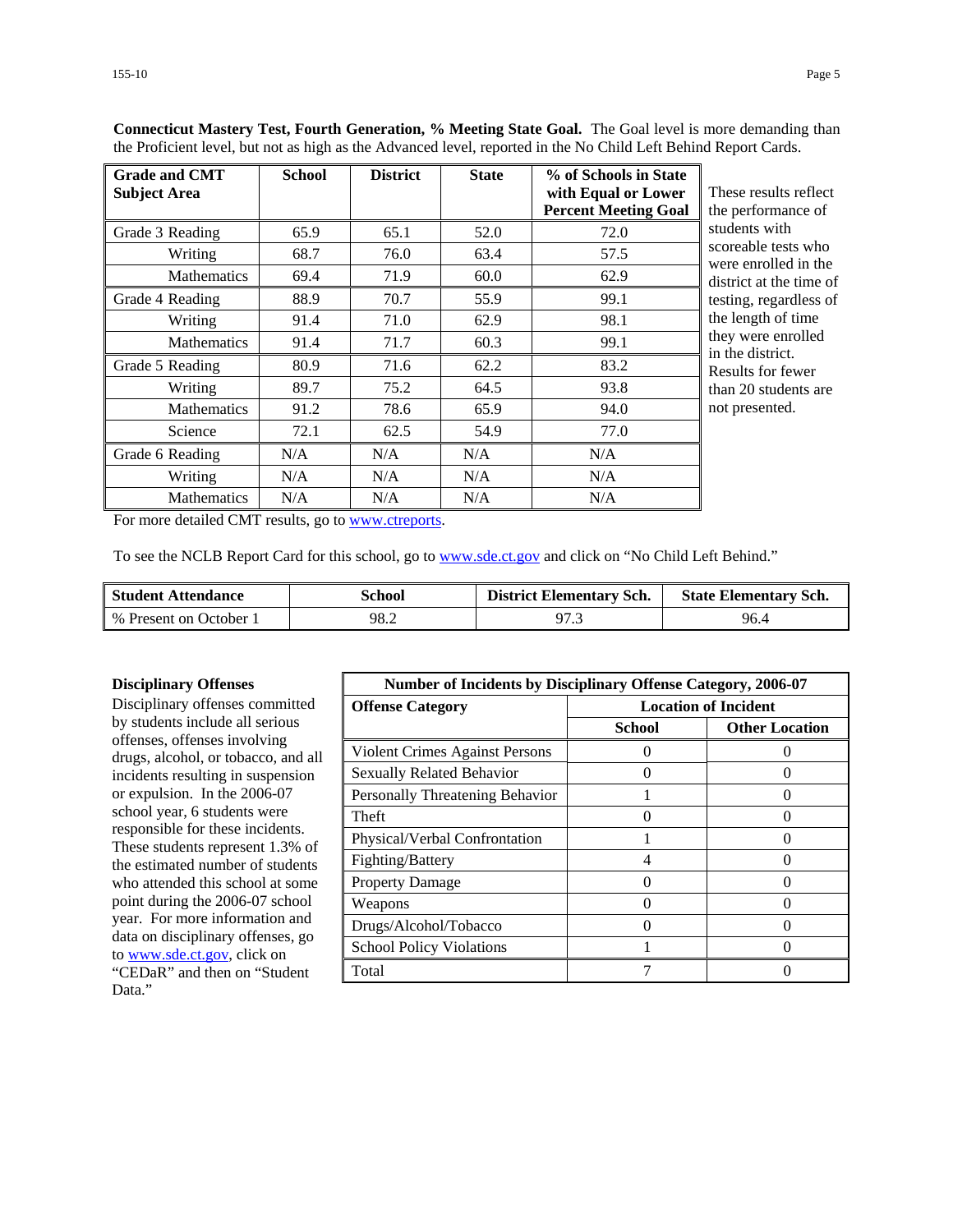The following narrative was submitted by this school.

2007 – 2008 was the second year of a three-year school improvement plan. Faculty members worked collaboratively in grade level teams, in vertical teams which spanned all grades and special areas, and as a whole school to develop the plan. Input was provided by the School Community Council and Parent Teacher Organization. The plan is regularly reviewed and revised to meet the changing needs of students. Norfeldt's plans for improvement are focused on having all students not only reach but exceed performance standards as defined by State and district guidelines. During the 2007 – 2008 school year, our plan continued to target reading comprehension, with particular emphasis on the third of the four reading comprehension strands (Connections), and on improving mathematics performance with particular emphasis on estimation, measurement, and fractions.

Since 2004-2005, classroom teachers individually meet on a regular with the principal and the curriculum specialist in order to develop goals and plans that are designed to ensure greater success by students who demonstrate academic, social, and/or emotional needs. Significant growth by many students discussed at these meeting has been noted.

In order to better meet the learning needs of our children receiving special education services, pupil services staff and general education staff worked together in a three-day professional development series which focused on meeting the needs of fragile math learners through ongoing numeracy assessments and differentiated instruction. After-school math support was provided for those students in grades 4 and 5 who demonstrated difficulty in mathematics. This support was provided to general education and special education students. Teachers also participated in a three-day workshop targeting differentiated literacy instruction in the intermediate grades.

#### **SUPPLEMENTAL SCHOOL INFORMATION**

The space below was optionally used by this school to describe aspects of the school not presented elsewhere in the profile.

The space below was optionally used by this school to describe aspects of the school not presented elsewhere in the profile. For instance, character education or programs designed to improve school climate may be described. The driving force behind Norfeldt's mission is to promote and nurture individuals who are lifelong learners. The school community maintains high expectations for student performance and achievement. Instruction is enhanced through the inclusion of French instruction, classical literature, art and music. The students' lives are further enhanced through visits and performers of dance, music, drama through, among other things, its Classical Café series. Finally, the heart and soul of the school is enriched through its district-wide program for children with special needs (multipli-disabled), which is located at Norfeldt.

The Norfeldt community continues to focus on its climate of kindness through the establishment of a Wall of Honor, which displays certificates acknowledging students' academic, social, or emotional growth. Every Norfeldt student has been acknowledged in this fashion during the past four years. In 2005 –2006, all Norfeldt teachers were trained in the Love and Logic Program, which fosters personal responsibility and growth. In 2006-2007 a Parenting with Love and Logic workshop series was offered for Norfeldt parents. New teachers will be provided with training during the coming year. Norfeldt students have engaged in Unified Physical Education and Unified Theater, programs that promote greater understanding and sensitivity between students in the regular education program and students with special needs. The many opportunities, activities, and initiatives described above are evidence of Norfeldt School's commitment to fostering respect and responsibility for self and others within a safe environment.